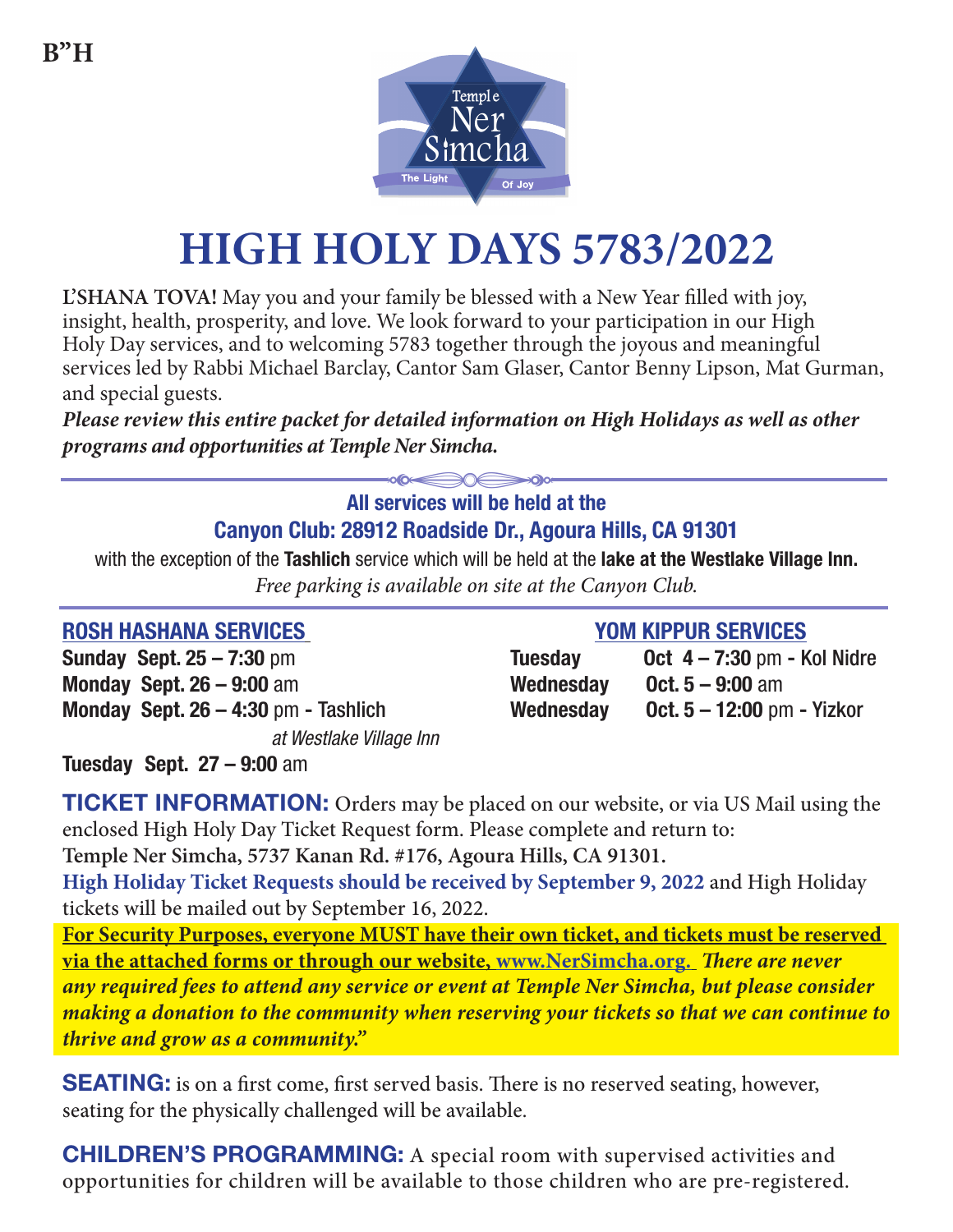

# **TEMPLE NER SIMCHA TEMPLE NER SIMCHA HIGH HOLY DAYS SERVICE SCHEDULE 5779/2018 HIGH HOLY DAYS SERVICE SCHEDULE 5783/2022**

which will be held at the Westlake Village Inn All services listed below will be held at the Canyon Club except for Tashlich services

### *ROSH HASHANA*

| <b>Sunday September 25</b>  | Canyon Club<br>7:30pm                                                                   | <b>Main Service</b>                                                                                         |
|-----------------------------|-----------------------------------------------------------------------------------------|-------------------------------------------------------------------------------------------------------------|
| <b>Monday September 26</b>  | Canyon Club<br>9:00am<br>10:00am<br>4:30 <sub>pm</sub>                                  | Shacharit Service ***<br>Torah Service ***<br>Westlake Village Inn<br><b>Tashlich Service</b>               |
| <b>Tuesday September 27</b> | Canyon Club<br>9:00am<br>10:00am                                                        | <b>Shacharit Service</b><br><b>Torah Service</b>                                                            |
| YOM KIPPUR                  |                                                                                         |                                                                                                             |
| <b>Tuesday October 4</b>    | Canyon Club<br>7:30pm                                                                   | Kol Nidre<br>***                                                                                            |
| <b>Wednesday October 5</b>  | Canyon Club<br>9:00am<br>10:00am<br>12:00pm<br>3:00 <sub>pm</sub><br>4:00 <sub>pm</sub> | Shacharit ***<br>Torah Service ***<br>Yizkor Service ***<br><b>Study Session</b><br>Mincha & Neilah Service |

*\*\*\*Children's Programming will be provided during these service times*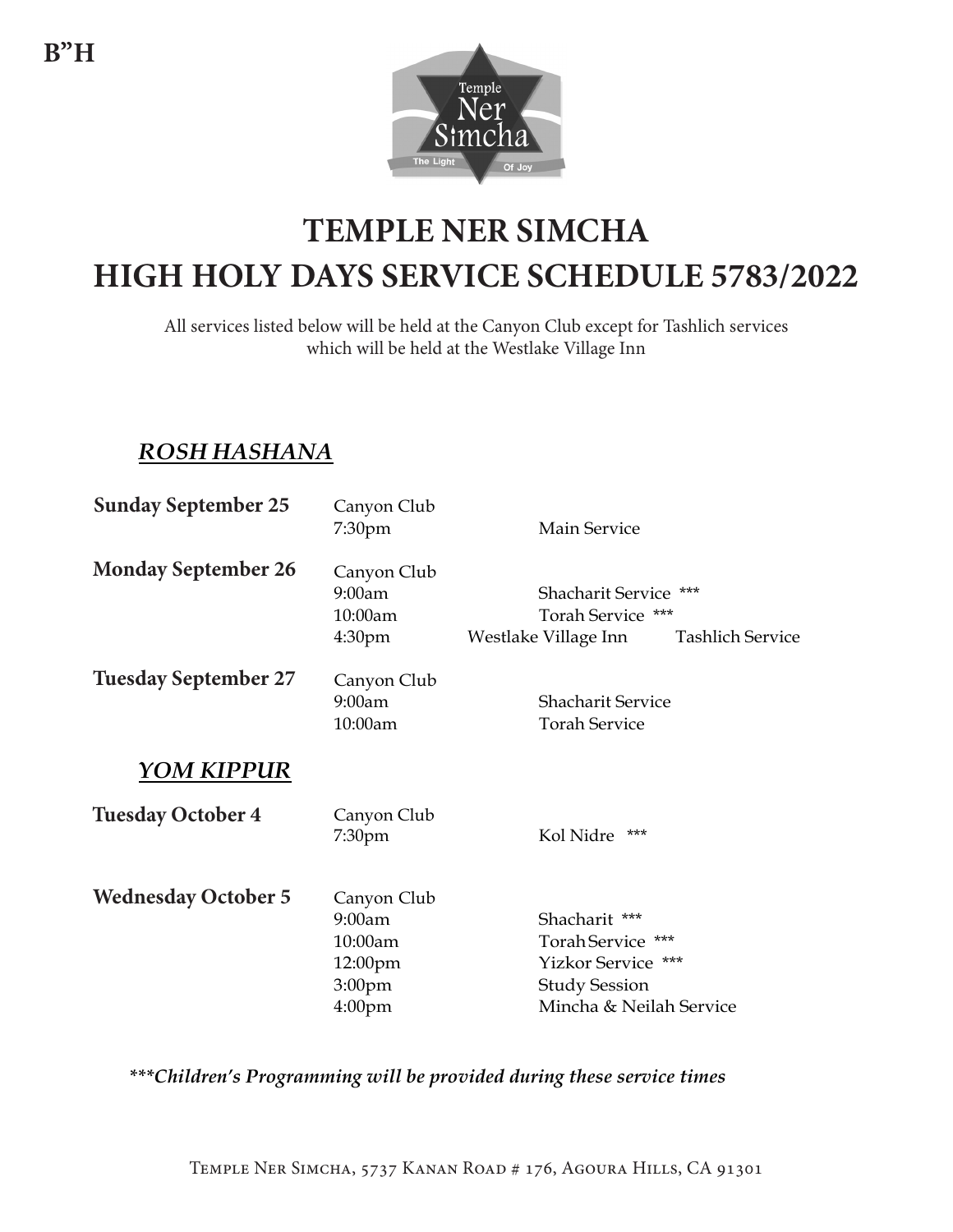

# **TEMPLE NER SIMCHA PROGRAMS**

#### **Shabbat Under the Stars**

Celebrate the beauty of the Sabbath in the beautiful setting of Deer Hills Community Park as we welcome the Sabbath Queen in the glory of nature. With special music by Cantor Benny Lipson, Mat Gurman, and other special musical guests; these are always insightful and meaningful services. Bring a picnic dinner beforehand and spend time with your community as Shabbat is celebrated in the beauty of nature.

#### **Great Thinkers Lecture Series**

Partake in the wisdom and have dialogue with some of the great scholars, authors, artists, and theologians of our generation. Some past and future guests include Eyal Tiberger, CEO of World Maccabi; Professor Zev Garber; Dr. Amir Hussein; Reb Avraham Greenbaum; Rabbi Shlomo Shwartz z"l; Dr. Jeff Siker: Dr. Maureen Hoyt; Lazer Lloyd; and the producers of "Never Again is Now" among others. These are rare opportunities to personally experience and learn with some of the greatest minds of our time, and should not be missed.

#### **Judaism 101: An Overview of All of Judaism in 6 months**

This weekly series of classes takes you through every aspect of our tradition from the very beginnings of our theology through the 21st century; and includes topics such as Torah, Tanakh, Talmud, Mysticism, the Gaonic Period, Holidays and Liturgical Practices, Medieval Commentators, Kabbalah and Meditation, Origins and Practices of Anti-Semitism, the Enlightenment and Reformation, Hasidism, Mussar, Zionism, the Denominational Movements, Modern Israel, and Judaism today. By the end of the series, you will know more than most graduate students in Jewish Studies; and have a deeper understanding and relationship with Judaism. This class can also be used for conversion and for those contemplating conversion.

#### **Introduction to Jewish Meditation and Mysticism**

Based on the class that Rabbi Barclay taught at American Jewish University, this 6 week series of classes between Passover and Shavuot gives participants an awareness of Jewish mystical beliefs and practices. Each class will be composed of both lecture material and practical experience; and will give students a personal taste of the power of the mystical and meditative aspects of our tradition.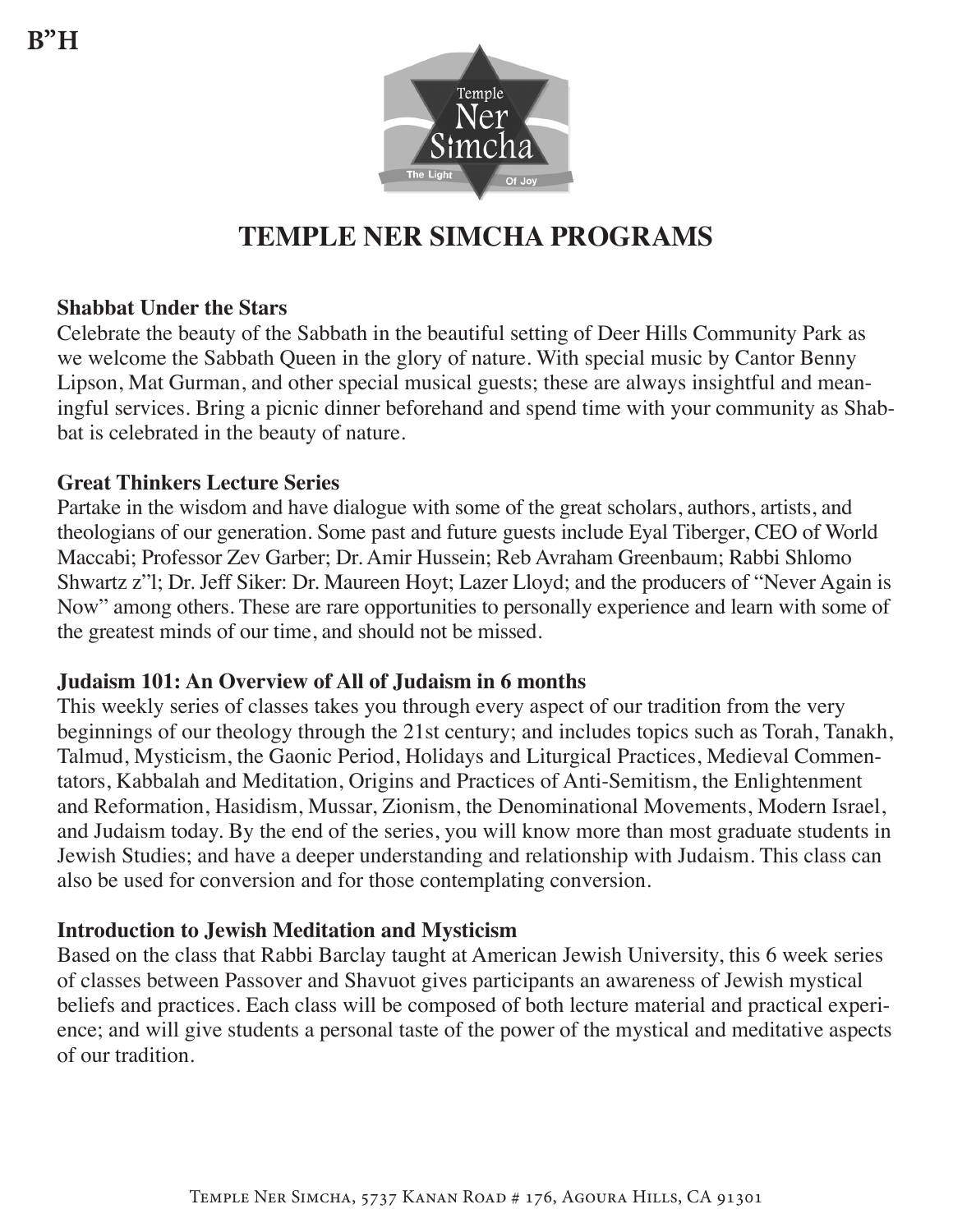#### **Liturgy: How we Pray, and What does it Mean?**

This four week series of classes takes participants through the Jewish liturgy, explaining not only the basic concepts of how and what to do, but the deeper meanings of the prayers that we say. Learn why, how, and what to do with the prayers in the synagogue so that you are more comfortable with services, and have them become deeper and more meaningful on a personal level.

#### **Talmud & Tobacco, sponsored by the TNS Men's Club**

Come learn a variety of topics on a monthly basis as we enjoy the wisdom of our Sages and appreciate the rich smoke of premium cigars, provided by the Men's Club. Held the first Wednesday of every month at The Westlake Village Inn; these sessions are always lively and enlightening; and are a testament to the wisdom that can be found when a group of people come together in a relaxed setting to study the teachings of Judaism. Although cigars are provided, there is also a non-smoking section for those who wish to study and be part of the comradery without the aroma of the cigars.

#### **Sisters of Simcha: Guest Speakers, Mah Jong, Book Club, Community Building, & More!**

The Sisters of Simcha is our amazing women's group, and sponsors speakers and musical acts for the enjoyment of the entire community. They additionally have regular Mah Jong evenings, monthly book club gatherings, and are constantly creating fun events for women, families, and the entire Conejo Valley.

#### **Jewish Community. Adult Bnei Mitzvah Program**

This weekly class teaches participants basic Hebrew; prayer and liturgy skills; and Torah chanting in preparation for a group Bnei Mitzvah. The program takes approximately 8 months to complete, and no prior knowledge of Hebrew or prayers is necessary…so come participate in the ritual your soul has been aching for.

#### **TNS Men's Club**

Our Men's Club is always exploring new ways to do good deeds and simultaneously have fun together. From serving the Conejo Valley community at large with blanket drives for the homeless and adopt-a-pet days to "fun & fundraising" events for the temple; this group of men constantly support each other in times of pain, joy, and all the moments of life,

#### **Mussar: A Deep Personal Awakening**

This six week series will delve into the powerful teachings of Mussar; the Jewish psycho/ ethical practices of self awareness. Participants will use traditional Mussar texts to take a deeper look at themselves, and how to enhance the quality of every aspect of their life. This series requires each individual to have the personal courage to look deeply within, and can be truly life changing in the best of ways.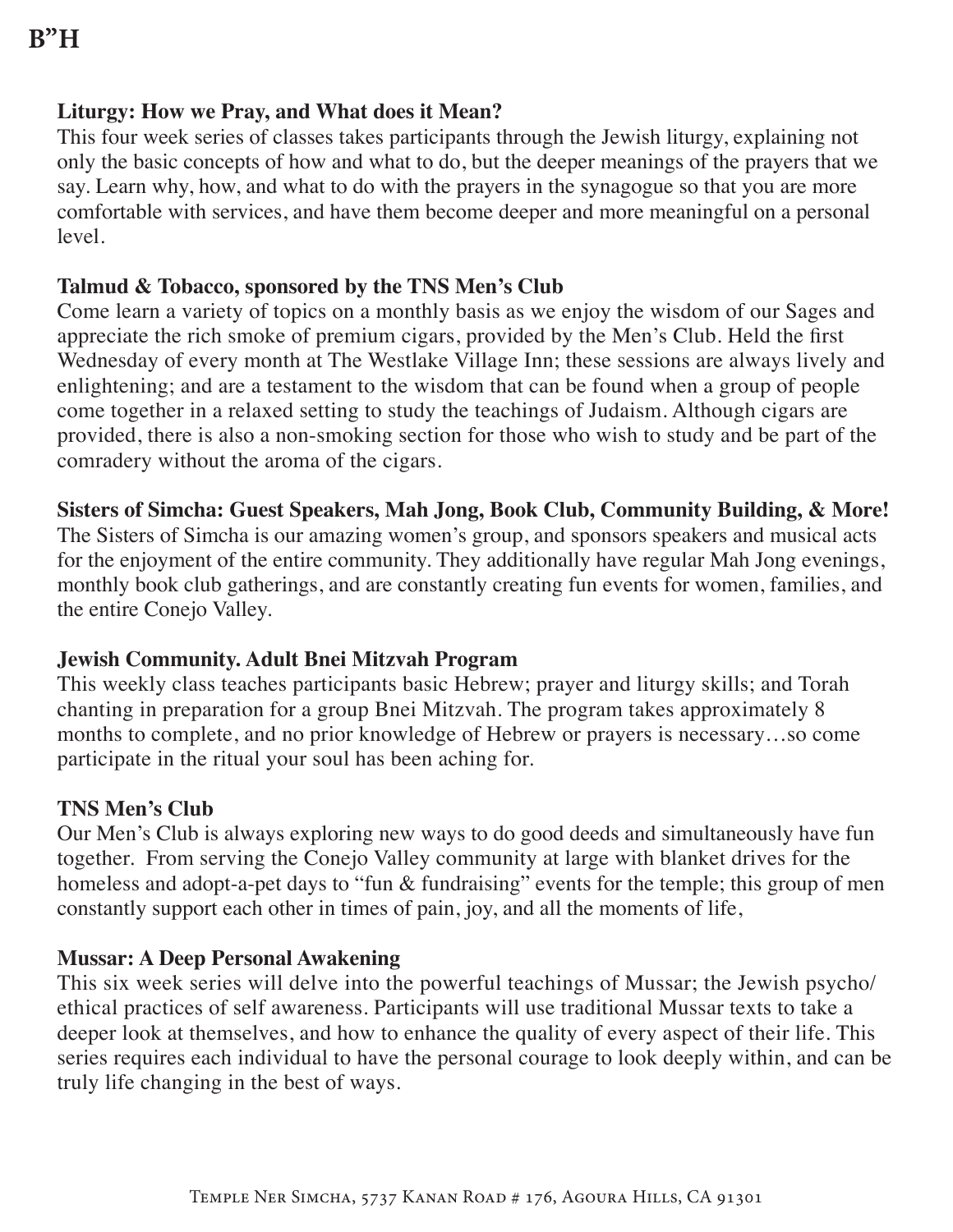

# **Temple Ner Simcha "No Fee Bar/Bat Mitzvah Program and Religious School"**

Temple Ner Simcha believes that no family should have to decide between making a car payment and giving their child a Jewish education, and so we offer all Bar and Bat Mitzvahs at *NO MANDATORY FINANCIAL COST*. There is no additional fee for the service, classes, and training….so there is no longer any excuse to let your child pass their 13th birthday without participating in this ancient and important ritual.

We recognize that all too often, a Bar/Bat Mitzvah becomes a financial hardship on Jewish families; and as a result, many families do not participate in this important ceremony. Studies have demonstrated that sadly, the lack of a Bar/Bat Mitzvah often leads to the young person stepping away from Judaism throughout their life: not being involved in Hillel during college, and having no connection to Judaism as they become adults. This program is designed to eliminate all obstacles so that every Jewish family is able to participate.

Your child will learn all the skills, prayers, and theology to complete their Bar/Bat Mitzvah… **without any transliteration**. The program is based on the foundation that the student has *no current knowledge of Hebrew*, prayers, or Judaism; but by the end of their training they will have the skills to not only complete their Bar/Bat Mitzvah ceremony; but will be able to be comfortable in synagogues for the rest of their life.

By the end of the program, the student will be able to read Hebrew; understand the simple and some of the deeper meanings of the prayers; chant their Torah portion; and develop their own Torah commentary based on their understanding of the text. Rabbi Barclay spends personal time with each Bar/Bat Mitzvah helping them develop a deeper understanding of their own relationship to the ritual, Torah, and Judaism. They will be able to function as a Jewish adult with regard to their knowledge and understanding of Jewish theology and prayer, and will have the foundation to explore their Judaism more thoroughly as they grow older and mature.

All students will also attend a "Holocaust Education Weekend" (subject to the status of covid practices and laws) at a local camp in the winter/spring of 2023/2024, where they will learn about the Holocaust, and spend personal time with Holocaust survivors. There is no financial cost for students to attend, and attendance is mandatory for the program. Additional family members and friends may also attend the weekend for a nominal fee if they desire.

To be part of this ground breaking program, please contact Temple Ner Simcha via email at Education@NerSimcha.org or fill out and return the form on the back to the synagogue office.

Don't let your child go without this important ritual in their life. Take advantage of this unique and powerful training program, and let your child have the gift that will last a lifetime.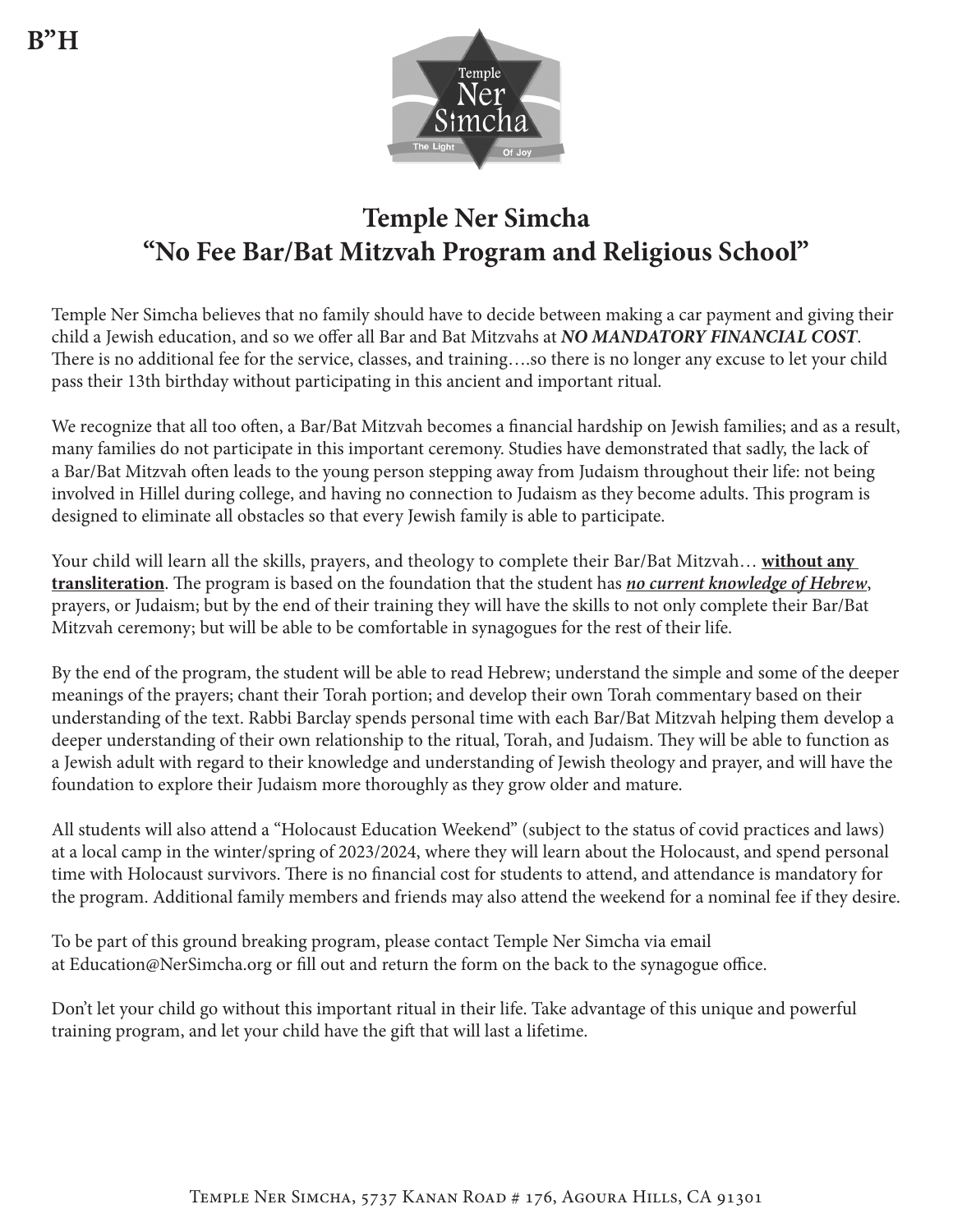### *"No Fees" Intensive Bar/Bat Mitzvah Program\** **"No Fee Bar/Bat Mitzvah Program and Religious School"**

| Please complete and return the form below for more information about this unique and powerful<br>training program.                                                                                                             |
|--------------------------------------------------------------------------------------------------------------------------------------------------------------------------------------------------------------------------------|
|                                                                                                                                                                                                                                |
|                                                                                                                                                                                                                                |
| Name of Parent:                                                                                                                                                                                                                |
| Parent Phone: Note: Note: Note: Note: Note: Note: Note: Note: Note: Note: Note: Note: Note: Note: Note: Note: Note: Note: Note: Note: Note: Note: Note: Note: Note: Note: Note: Note: Note: Note: Note: Note: Note: Note: Note |
|                                                                                                                                                                                                                                |
| Parent Address: No. 2014 19:30 and 20:30 and 20:30 and 20:30 and 20:30 and 20:30 and 20:30 and 20:30 and 20:30                                                                                                                 |
| <u> 1989 - Johann Stoff, amerikansk politiker (* 1908)</u>                                                                                                                                                                     |
| Student's Knowledge of Hebrew: None Little Some<br>Fluent                                                                                                                                                                      |
| Student goes to: Some Services Jewish Camp Services on a regular basis Nothing                                                                                                                                                 |
|                                                                                                                                                                                                                                |
| My child is too young for Bar/Bat Mitzvah training, but would like to attend the No Fee Religious School"                                                                                                                      |
|                                                                                                                                                                                                                                |
|                                                                                                                                                                                                                                |
|                                                                                                                                                                                                                                |
|                                                                                                                                                                                                                                |
|                                                                                                                                                                                                                                |
| Parent Address: No. 1996. The Second Second Second Second Second Second Second Second Second Second Second Second Second Second Second Second Second Second Second Second Second Second Second Second Second Second Second Sec |
| and the control of the control of the control of the control of the control of the control of the control of the                                                                                                               |
| Student's Knowledge of Hebrew: None Little<br>Some<br>Fluent                                                                                                                                                                   |
| Student goes to: Some Services Jewish Camp Services on a regular basis Nothing                                                                                                                                                 |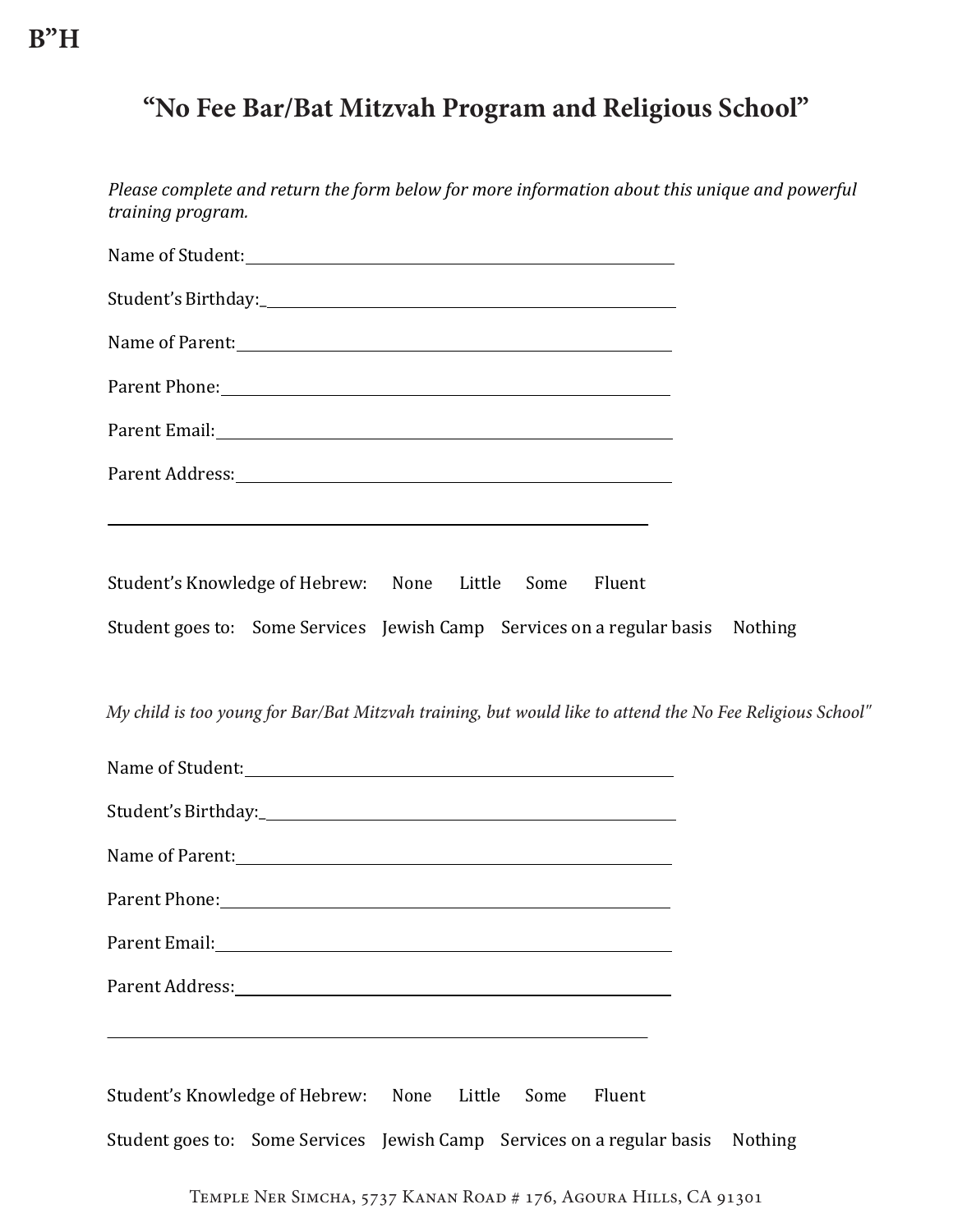

# *"Do Not Separate Yourself from The Community" - Rabbi Hillel*

Temple Ner Simcha is an inclusive community for everyone, and offers all services, classes, and events, including High Holiday services without charge. No one is ever turned away because of finances, and there are no dues or charges of any sort.

Like any community, Temple Ner Simcha has financial needs; which have been significantly increased as a result of the recent coronavirus economic challenges: and we rely on the generosity of individuals like you so that we can continue to offer the outstanding programming we have become known for. Your charitable donation may be tax deductible, and we hope that you will support the community with your energy, participation, and financial contributions if you are able. **We therefore ask that you take the time to fill out and return this form with your registration.**

### **Please check where appropriate:**

- \_\_ I prefer not to make a donation at this time
- \_\_ Please contact me to help with High Holiday
- services and/or throughout the year
- Enclosed is my donation check to help support the community

*\_\_I would like to make a monthly donation of:*

| \$36   | \$50   | \$100  | \$180  |
|--------|--------|--------|--------|
| \$360  | \$500  | \$1000 | \$1800 |
| \$3600 | \$5000 | Other  |        |

- *\_\_\_I would like to make a weekly donation of:*  $$18$   $$36$   $$50$
- \_\_\_*I would like to make a one time donation of:*  $$180$   $$360$   $$500$   $$1000$ \$1800 \$2500 \$3600 \$500 \$10000 \$18000 \$36000 Other
- Please contact me via phone for my credit card information
- I am completing my credit card donation through the synagogue's secure transaction site at **www.nersimcha.org.**
	- Please let me know when my donation has been received.

*Thank you for your kind and generous support of Temple Ner Simcha, and may you and your family always be blessed with health, joy, prosperity, love and peace.*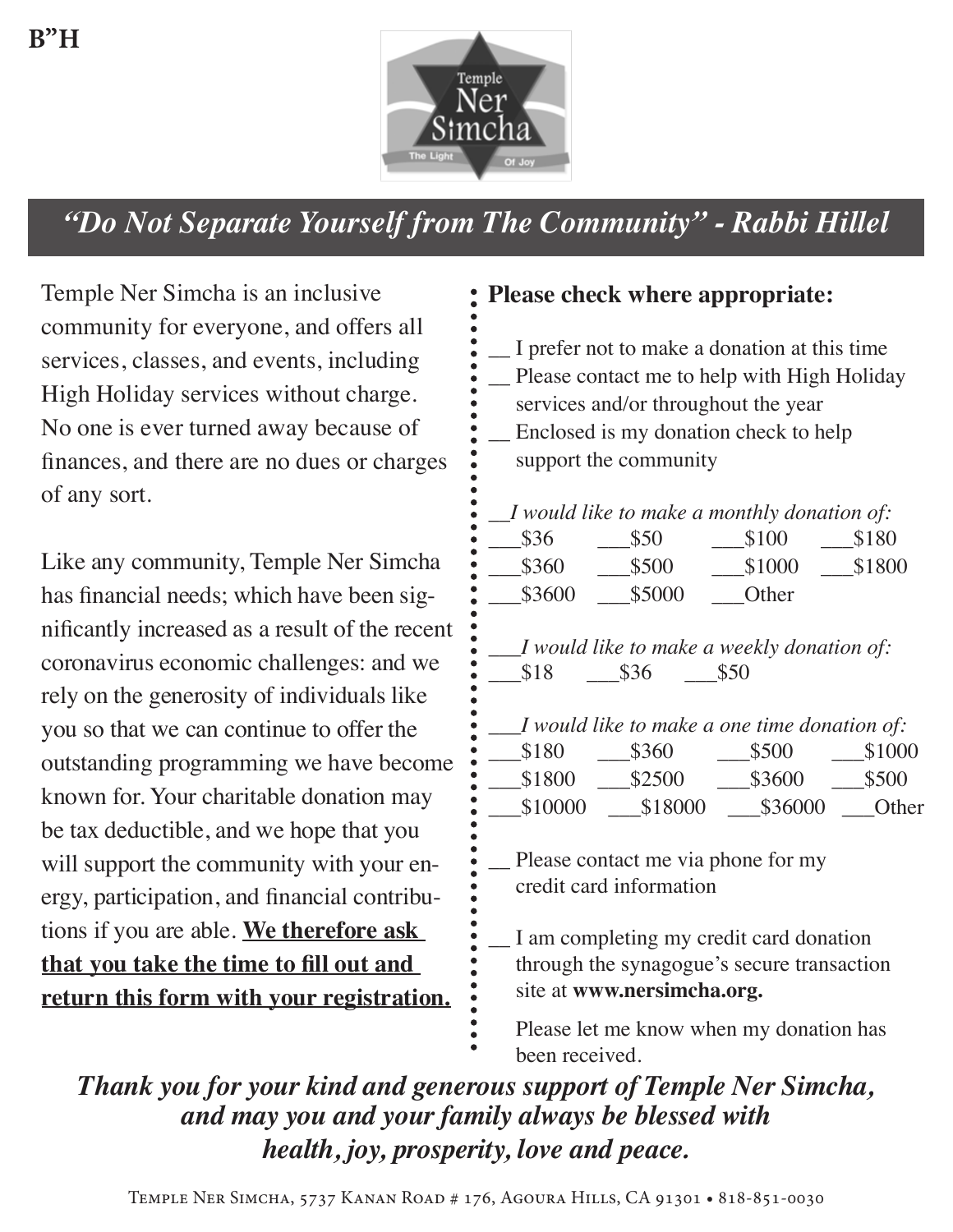

# **HIGH HOLY DAYS TICKET REQUEST 2022**

*Please Complete Form and Mail to Synagogue Office By September 9, 2022 All Information must be Completed for Security Purposes and Community Building*

| <b>Primary Household Contact:</b>                                                   |                                                                                       |
|-------------------------------------------------------------------------------------|---------------------------------------------------------------------------------------|
|                                                                                     |                                                                                       |
|                                                                                     |                                                                                       |
|                                                                                     |                                                                                       |
|                                                                                     |                                                                                       |
|                                                                                     | Primary Phone: Alt. Phone: Alt. Phone:                                                |
|                                                                                     |                                                                                       |
|                                                                                     | How many Children under 12, attending Children's Program_______ Ages: ___________     |
| please register every adult in your party below):                                   | Additional Household Members (every adult household member must have their own ticket |
|                                                                                     |                                                                                       |
|                                                                                     |                                                                                       |
|                                                                                     |                                                                                       |
|                                                                                     | Last Name: First Name: First Name:                                                    |
|                                                                                     |                                                                                       |
|                                                                                     |                                                                                       |
| (For Additional Ticket Requests, please continue filling out opposite side of page) |                                                                                       |